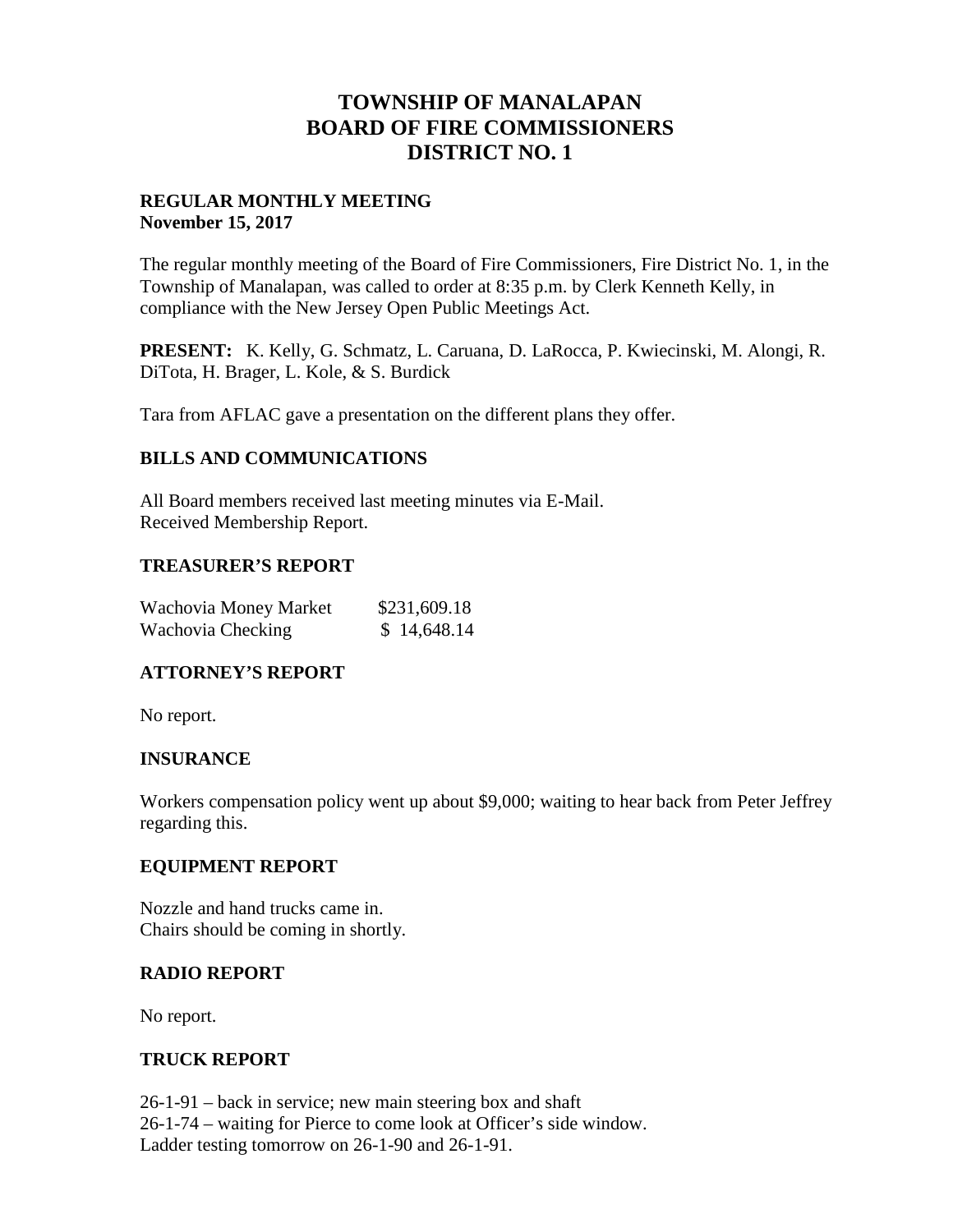## **CHIEF'S REPORT**

606 calls so far this year and 34 calls for the month of November so far. Mike Viggiano is retiring. Rehab turned over for Winter response.

#### **ASSOCIATION REPORT**

Donations are continuing to come in. Sprinkler system was winterized.

#### **TRUSTEES' REPORT**

No report.

### **OLD BUSINESS**

See attached.

#### **NEW BUSINESS**

Commissioner LaRocca made a motion to pay all vouchers; this was seconded by Commissioner Schmatz. All voted aye.

Commissioner Schmatz made a motion not to exceed \$4,200 to paint the inside of the Main House; this was seconded by Commissioner LaRocca. All voted aye.

Commissioner Kelly made a motion for \$2,000 for Flash Point and Common Valor training on January 17, 2018 and February 28, 2018; this was seconded by Commissioner Schmatz. All voted aye.

Commissioner Kelly made a motion for \$120 to replace ladder cover; this was seconded by Commissioner LaRocca. All voted aye.

Commissioner Kelly made a motion not to exceed \$16,000 for AFLAC's cancer care plan with rider; this was seconded by Commissioner LaRocca. Commissioners Kelly, Caruana & LaRocca voted aye; Commissioner Schmatz abstained.

Meeting opened to the public at 9:07 P.M.

A motion was made by Commissioner Kelly to adjourn; it was seconded by Commissioner Caruana and all voted aye.

Meeting adjourned at 9:10P.M.

Respectfully submitted, Kenneth Kelly, Clerk